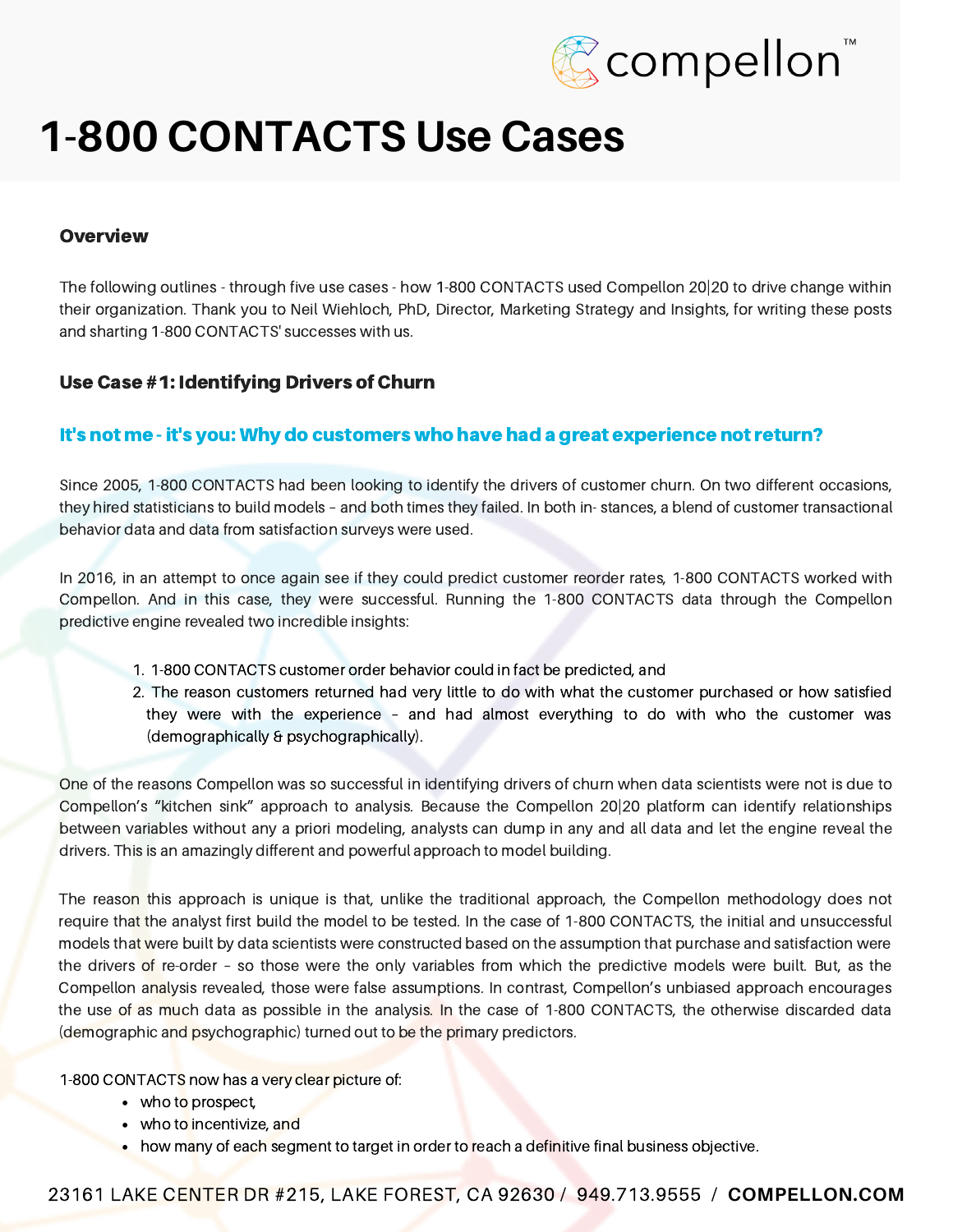

# Use Case #2: Learning What Really Drives Re-Orders

### Does NPS really tell you anything?

Most organizations utilize similar post-transactional surveys. Chances are, a Director or VP read The Ultimate Question some time around 2006 and implemented an NPS tracking system. These same organizations then also generate monthly reports showing that satisfaction or NPS remains high and constant. But how much do these scores really drive actual customer behavior (the true test of value)?

1-800 CONTACTS is one of these organizations: we have been tracking customer satisfaction and NPS on a monthly basis. And our scores are really high; people who purchase contact lenses from 1-800 CONTACTS are really satisfied and highly likely to recommend us to a friend or colleague.

Recently, the Insights Team at 1-800 CONTACTS wanted to really understand the direct impact that satisfaction had on individual customer behavior. Specifically, we wanted to know why there is churn if satisfaction is so high?

To identify the drivers of churn, the Team worked with our internal data warehouse team to build a robust dataset that included:

- customer transactional behavior data,
- appended demographic and psychographic data on each customer, and
- data from ongoing customer feedback surveys.

We then ran that dataset through Compellon's predictive engine – and selected "customer re-order" as the target.

The results of the Compellon model were both heartbreaking and insightful: **individual satisfaction with their experience is not one of the predictors of customer likelihood to re-order**. This measure, which has been tracked for years and is used as an indicator of performance for many departments, is not directly attributable to customer churn.

As it turns out, 1-800 CONTACTS is so good at creating a positive customer experience that almost all customers rate us highly for satisfaction and likelihood to recommend. These consistently high ratings, while serving as a great internal reminder of how well we deliver service – with little variance, serve as poor predictors of customer behavior.

The Insights Team has since re-designed the satisfaction questions in order to generate a wider range of responses. Specifically, we have phrased the questions in terms of customers' expectations and now ask how well their experience "met their expectations." This re-design has not only generated a greater variety in responses, it now serves as a predictor of customer behavior.

#### Use Case #3: Unifying Marketing Silos

#### Grounding yourself in your Customer database: the secret to uniting silos.

As it is in most organizations, the greatest challenge that the Customer Insights Team at 1-800 CONTACTS faces is getting key stakeholders to move in the same direction. Since Marketing departments are often siloed, once an insight is generated different teams develop different strategies, tactics, and means of measuring success (if they do anything at all).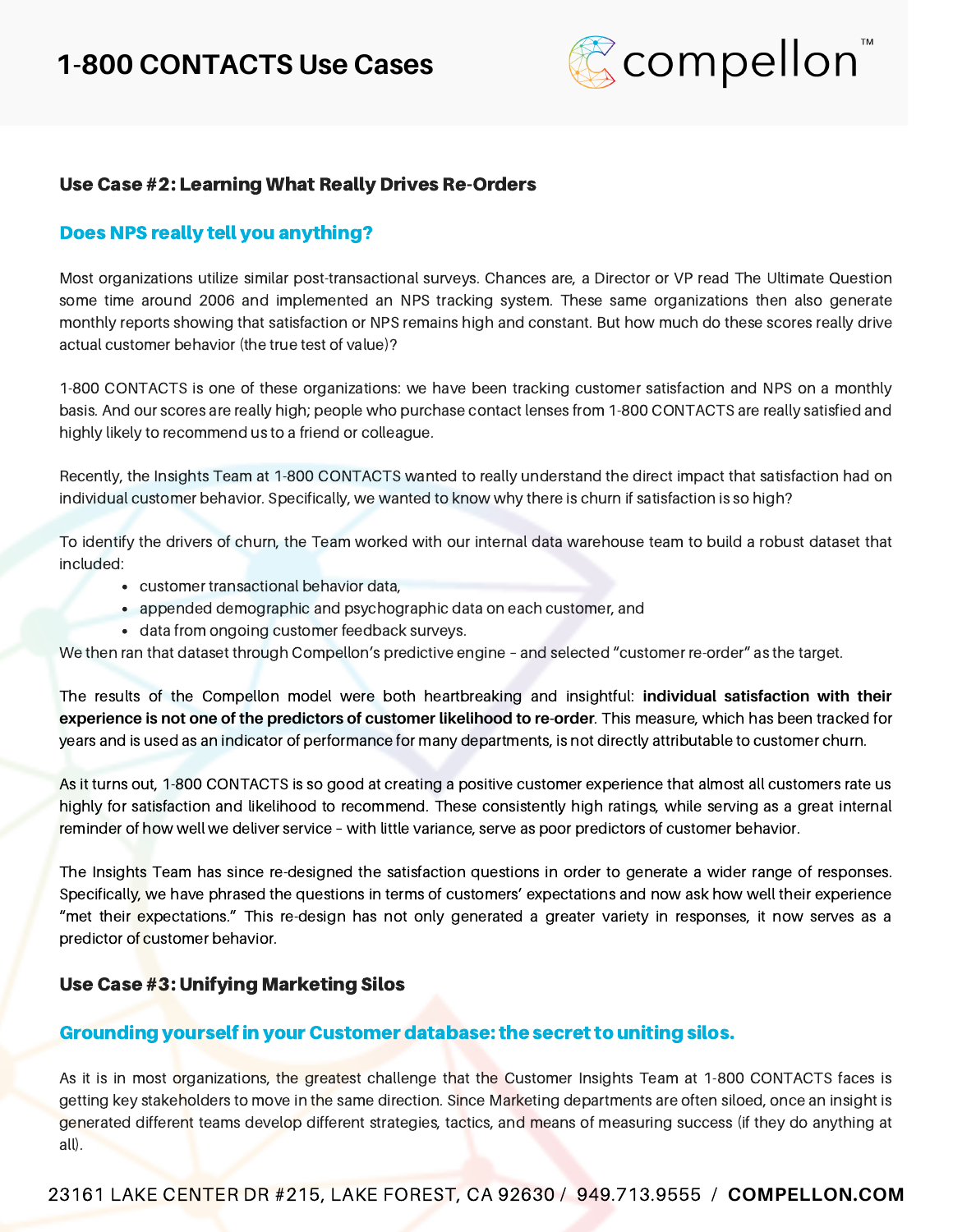

But once the Customer Insights Team at 1-800 CONTACTS used Compellon to generate insights, things changed: **the entire Marketing Team responded by adopting the same strategic direction**, working together to develop tactics and looking to the same KPI to track progress.

Why did this happen? How was an otherwise segregated organization able to come together? The secret is in the fact that they were all working from the same data source and using the same platform to inform their work.

To get everyone on the same page, the Customer Insights Team worked with their internal data warehouse team to build a robust data set that included:

- customer transactional behavior data,
- appended demographic and psychographic data on each customer, and
- data from ongoing customer feedback surveys.

The goal behind this approach was to compile data that would be usable by all department members because it included information regarding:

- who customers are (who to target),
- what their experiences had been (what to provide), and
- what behaviors customers adopt (business objectives to set, like reduce churn, increase re-order, or acquire more).

Predictive models were then generated utilizing the same platform. The various outputs created from the Compellon predictive analytics engine were meaningful to everyone across the entire department:

- Marketing leadership used the models to identify drivers for strategic development;
- Customer Acquisition teams used the models to generate tactics for targeting new customers and prospects;
- Customer Retention teams utilized the single predictor outputs to identify personalized messages and experiences.

And all of these actions could be directly tied back to actual customer behavior and a shared financial value.

Now the Marketing Department at 1-800 CONTACTS works together to solve problems – from the strategic to the tactical. By streamlining the process from insights to activation, they have also been able to substantially reduce their reliance on third-party "solutions" providers to run a more efficient in-house research and analytics practice.

# Use Case #4: Flagging Customers with Look-Alike Data

# The Key to Activating Insight: Flagging All of your Customers

Conducting traditional marketing research can be a great way to paint a "big picture" of what is happening in the marketplace in order to develop high-level strategy. But the challenge is then in the activation: how do you decide where to go? Specifically, how can you identify clear and measurable objectives, track strong indicators of progress, and link marketing activities to actual individual behaviors (in order to measure actual value)? As we all know, unless an initiative can be clearly measured, it doesn't exist.

The Insights Team at 1-800 CONTACTS recently found themselves in this position: using questions from their ongoing post-transactional satisfaction survey, they identified a few key consumer segments that acted in different and meaningful ways. But since the only customers that were segmented were the ones that completed the survey, only about 1.5% of the entire active customer database could be segmented and, therefore, targeted, tested, and tracked.

# 23161 LAKE CENTER DR #215, LAKE FOREST, CA 92630 / 949.713.9555 / **[COMPELLON.COM](http://www.compellon.com/)**